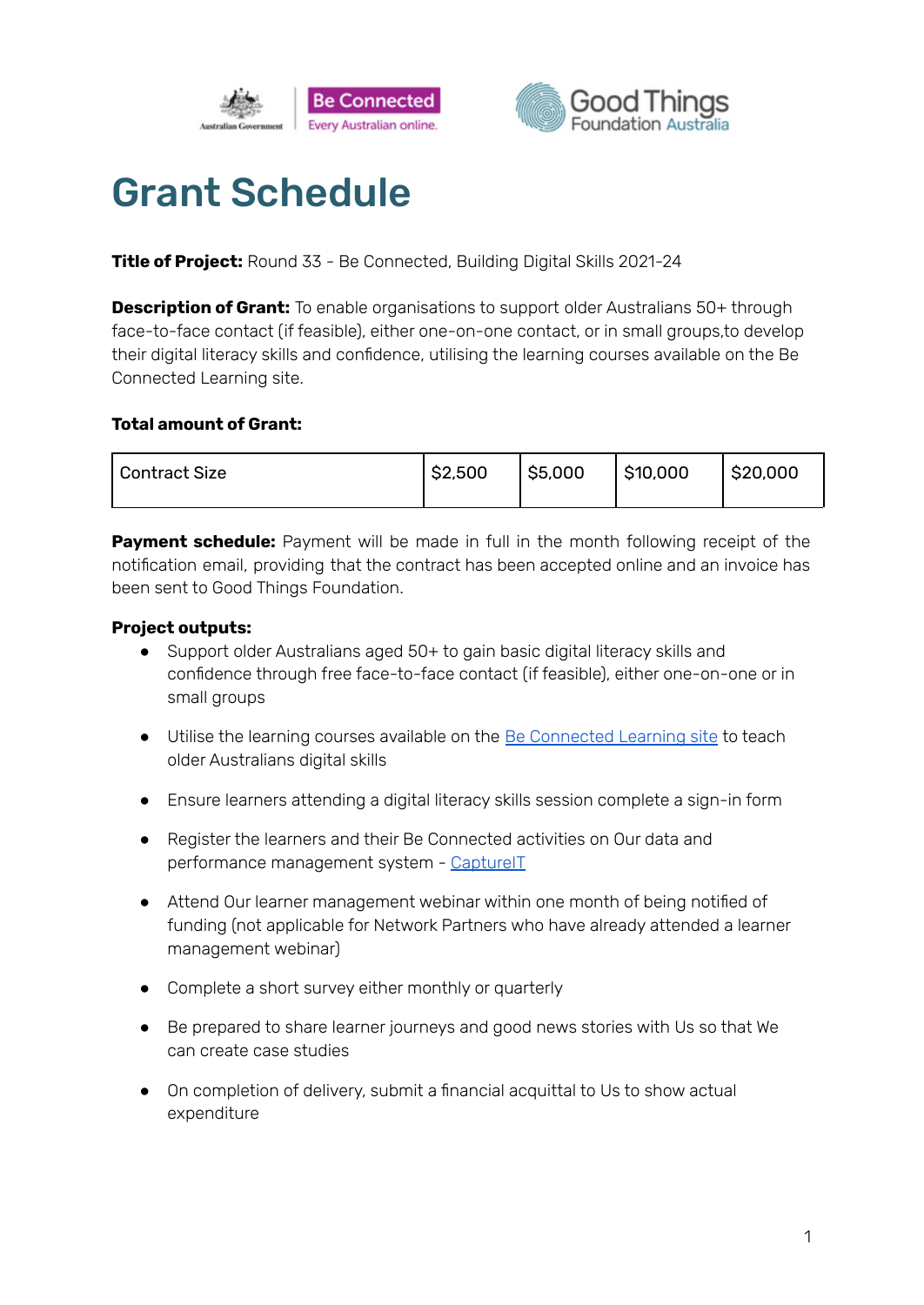- Our staff may also visit You during the project to review compliance with the grant terms and conditions. You must keep and make available for Us on request, receipts of all grant expenditure, hard copies of signing in sheets and marketing material.
- You are required to keep original receipts or other documents, which account for the expenditure of the grant, for up to five years after the grant was awarded
- Meet the following requirements as part of the funding program:

| Contract Size                                                            | \$2,500 | \$5,000 | \$10,000 | \$20,000 |
|--------------------------------------------------------------------------|---------|---------|----------|----------|
| Number of Older Australians<br>supported to gain digital literacy skills | 30      | 75      | 150      | 300      |

| Contract Size                                                            | \$2,500 (specialist) | \$5,000 (specialist) |
|--------------------------------------------------------------------------|----------------------|----------------------|
| Number of Older Australians<br>supported to gain digital literacy skills | 15                   |                      |

# **Grant Project Period:** The project will be delivered from 1 August 2022 to 31 July 2023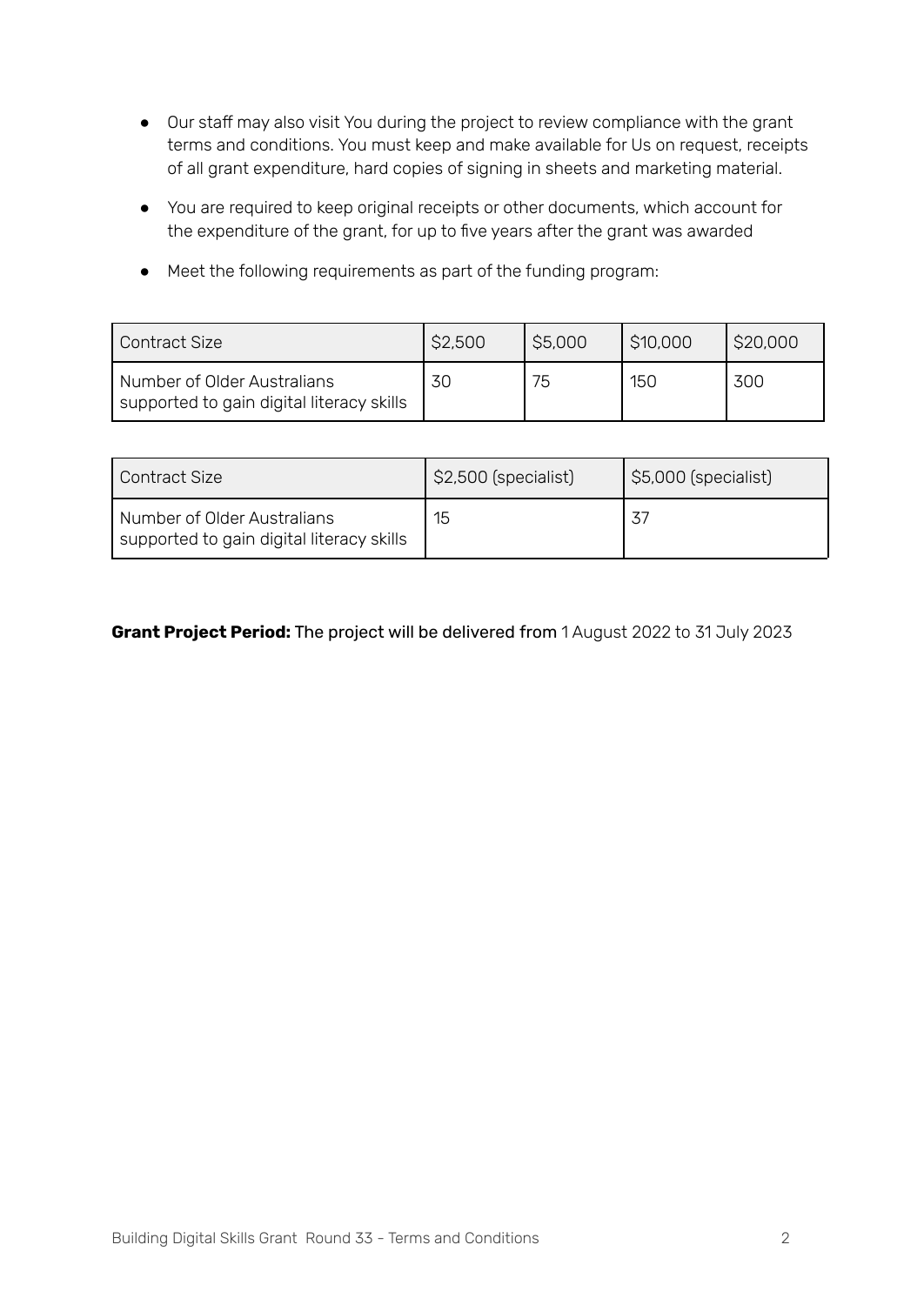# **Terms and Conditions ('Terms') for Be Connected: Building Digital Skills grant**

## **BACKGROUND:**

- A. We, The Funder, have agreed to pay the Grant to You, the Recipient, to assist in carrying out the Project.
- B. This Agreement sets out the terms and conditions on which the Grant is made by Us to You.
- C. These terms and conditions are intended to ensure that the Grant is used for the purposes for which it is awarded.

### **AGREED TERMS:**

#### 1. **Definitions**

The following definitions apply to expressions used in these Terms:

**"Confidential Information"** means any information that You provide to Us, or vice versa, that is indicated or marked as "Confidential" at the time it is provided or ought reasonably be considered to be confidential..

**"Funding Notification email"** means the email sent to You to notify You of the grant award.

**"Grant"** means the funding provided or to be provided as defined in the Grant Schedule and the Funding Notification email.

**"Grant Documentation"** means the documentation associated with the Grant including, but not limited to, the online Project Application Form, the Grant Schedule and these Terms, and the Funding Notification email.

**"Grant Project Period"** means the term of the Project as set out in the Grant Schedule.

"**Grant Schedule"** means the schedule titled as such to which these Terms are attached

**"Know-how"** means any information, data, know-how or experience whether patentable or not and including but not limited to any technical and commercial information relating to research, design, development, manufacture, use or sale.

"**Project**" means the project named in the Grant Schedule for which the application of the Grant is to be carried out in accordance with these Terms.

**"Project Outputs"** means the project outputs to which You are committed as set out in the Grant Schedule.

**"Start Date"** means the date specified as such in the Grant Schedule or such later date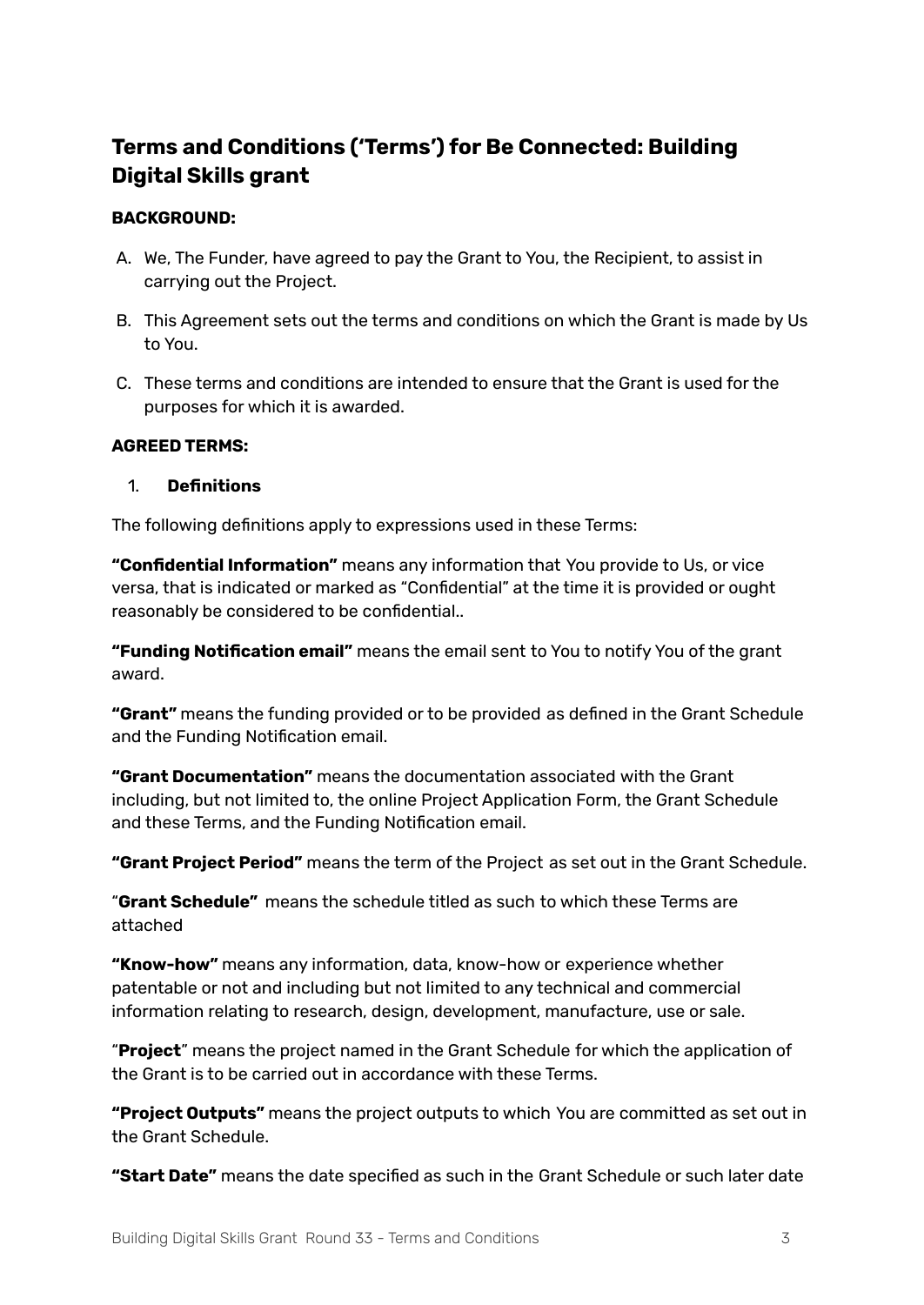as shall be notified to You, being the date on which the Project will be started by You.

**"Terms"** means this document as amended from time to time.

**"The Funder/We/Us/Our"** means the Good Things Foundation Limited ABN 92 618 363 974.

**"The Recipient**/**You/Your**" means You, the Registered Network Partner named in the Grant Schedule being the recipient of the Grant.**"**

**"Total Amount"** means the total amount of the Grant as set out in the Grant Schedule.

### 2. **The Grant**

2.1. We have agreed to provide the Grant (exclusive of goods and services tax ("GST")) to You, and You accept the Grant, on the terms of the Grant Documentation.

You shall:

- 2.1.1. at all times be a registered Network Partner
- 2.1.2. warrant that it is in a position to run the event during the grant delivery period.
- 2.1.3. agree to use the Grant solely for the purposes of the Project and in accordance with these terms and conditions, or as otherwise approved by Us in writing.
- 2.1.4. at all times comply with all applicable laws.
- 2.1.5. not at any time make significant change to the Project without Our prior written agreement
- 2.1.6. notify Us in advance where You intend to apply to a third party for other funding for the Project, and, where such funding is obtained, it will provide Us with details of the amount and purpose of that funding. You agree and accept that You shall not apply for duplicate funding in respect of any part of the Project or any related administration costs that We are funding in full under this Agreement.
- 2.2. The Project must be delivered and completed in accordance with the Grant Documentation.

You shall:

2.2.1. exercise the standard of skill, care and diligence in implementing the Project that would generally and reasonably be expected of a provider of similar activities including compliance with any codes of ethics, regulations or other industry standards relevant to the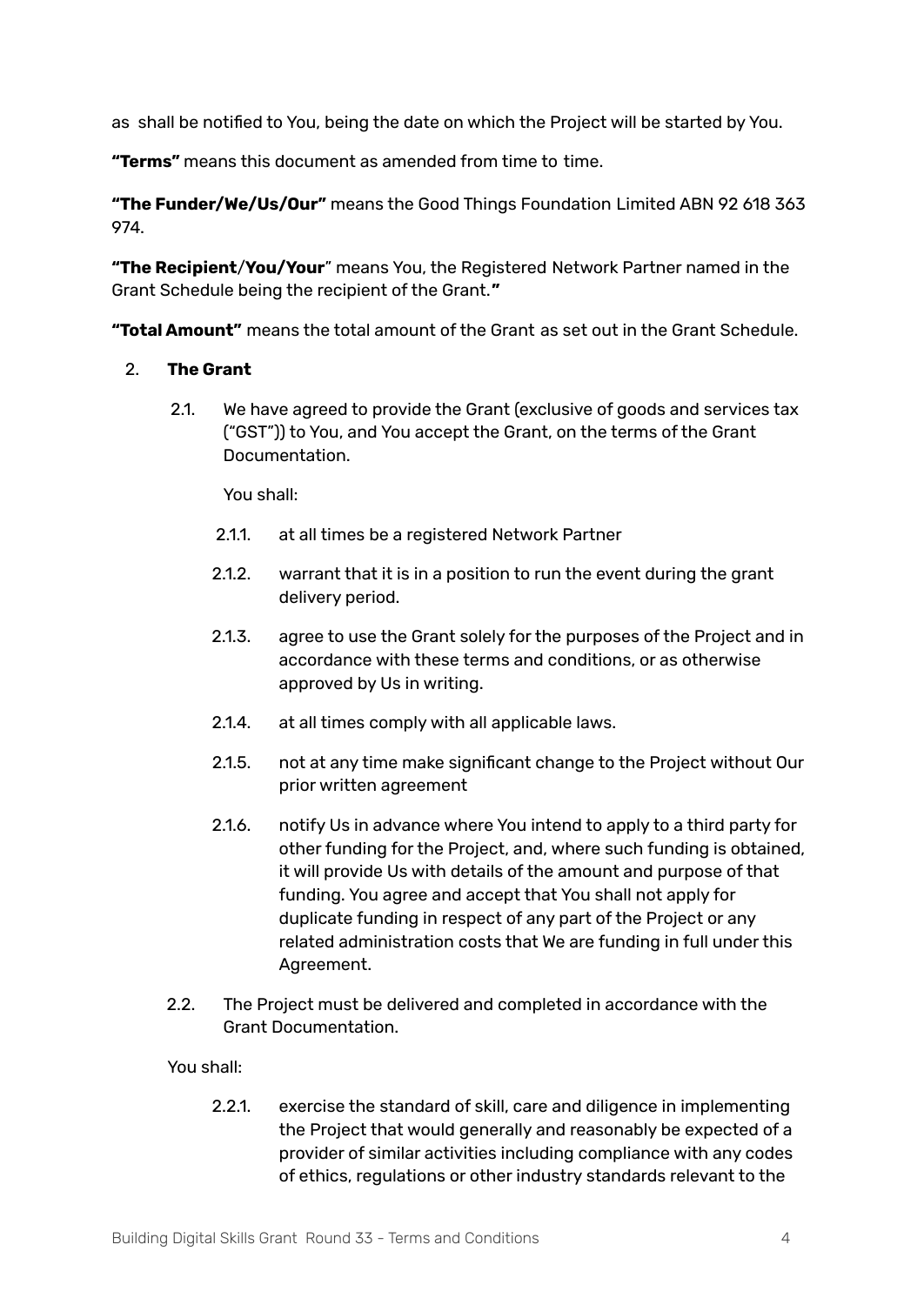Project;

- 2.2.2. make best endeavours to produce the Project Outputs.
- 2.2.3. ensure that any information provided to Us is true and accurate in all material respects, and notify Us in writing within 2 weeks of any changes to the information provided to us in respect of the Project (including any changes to information contained in reports);
- 2.2.4. maintain accurate financial records, in accordance with applicable accounting standards, in relation to the use of the Grant;
- 2.2.5. not do, or cause to be done, or allow to be done, anything within Your reasonable control, that may harm or result in detriment to Our good name and reputation, or adversely affect, reflect or impact on Us.
- 2.3. If You fail to comply with all or any of these Terms of this Agreement we are entitled to seek a refund of all monies paid or suspend any further payment that may be due to You and terminate the Grant.
- 2.4. Any claim for payment must be made through our online funding portal *https:/ [www.beconnectednetwork.org.au/your-organisations/manage-gr](https://www.beconnectednetwork.org.au/your-organisations/manage-grants#/) [ants#/](https://www.beconnectednetwork.org.au/your-organisations/manage-grants#/)* **(login required).**
- 2.5. No Grant shall be paid unless and until We are satisfied that such payment will be used for proper expenditure in the delivery of the Project.
- 2.6. You Must issue us with an Invoice complied with the requirements under the *A New Tax System (Goods and Services Tax) Act 1999* (Cth) ("GST Act").
	- 2.6.1. All Invoices must include the reference provided by Good Things Foundation on the above named funding portal.
	- 2.6.2. If your Business is Registered for GST, the invoice must be in the form of a Tax Invoice.
	- 2.6.3. If your Business is not registered for GST, the invoice must be in the form of a normal invoice and not have the word "Tax" on it.
	- 2.6.4. If Your GST status changes during the Project Period, You must ensure Your invoice is compliant with this change, and that the change has been updated on our online funding portal.
- 2.7. Provided we have received an invoice from You with all relevant details, payment of the Grant will be made by Us via the Australian Payments Clearing Association (APCA) (BACS).
- 2.8. You shall promptly repay to Us any money incorrectly paid to it either as a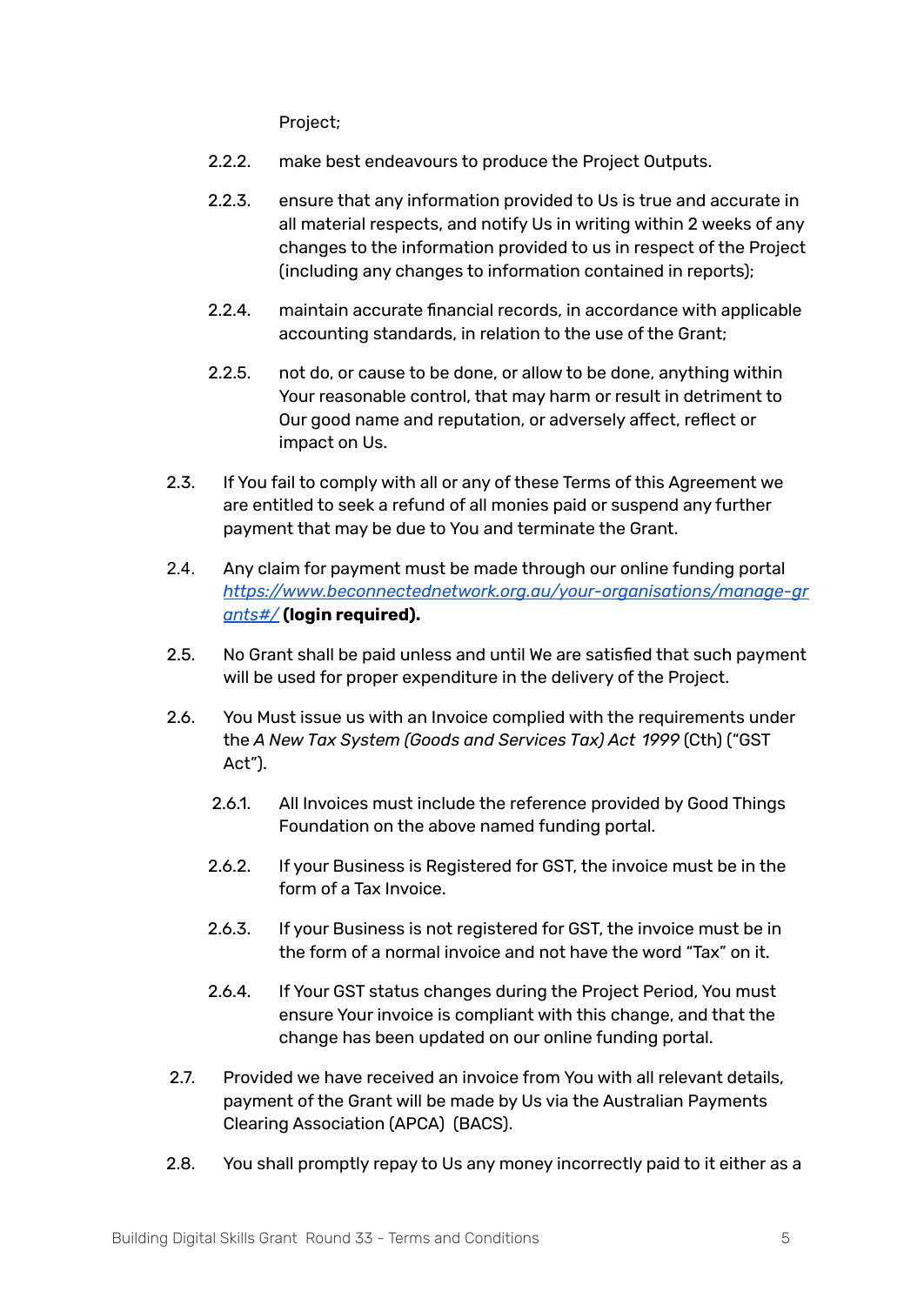result of an administrative error or otherwise. This includes (without limitation) situations where either an incorrect sum of money has been paid or where Grant monies have been paid in error before all conditions attaching to the Grant have been complied with by You.

- 2.9. Failure by You to meet Our quality requirements set out in the Grant Schedule may result in a suspension of further payments of the Grant or reduction of any payment of the Grant which may be due.
- 2.10. We reserve the right to vary or cancel the Project without being liable for any loss in the event that Our funding for the Project is suspended, varied or withdrawn by our funder prior to the start date of the project.
- 2.11. Any outstanding amounts owed by You to Good Things Foundation must be paid in full before any payments of the Grant will be made. Grant funding will be held back until full payment has been received by Good Things Foundation.
- 2.12. The project must be delivered in line with the Terms and Conditions of the website. If You fail to comply with the terms we will withdraw current funding.

# 3. **Monitoring**

- 3.1. You must provide all information reasonably requested by Us for the purpose of evaluating and monitoring the delivery and success of the Project.
- 3.2. You shall permit any person authorised by Us such reasonable access to Your employees, agents, premises, facilities and records, for the purpose of discussing, monitoring and evaluating Your fulfilment of the conditions of this Agreement and shall, if so required, provide appropriate oral or written explanations from them.
- 3.3. We reserve the right to see upon request evidence of a complete and rigorous written policy and set of procedures in place at all times to safeguard children, young people or vulnerable adults and compliance with such policies and procedures.
- 3.4. Where You have obtained funding from a third party for Your delivery of part of the Project, You shall include the amount of such funding in Your financial reports together with details of what that funding has been used for.
- 3.5. You must not and must not permit anyone in Your organisation to engage in any sexual, racial or other harassment or unlawful discrimination against any person (whether or not an employee) in the course of their employment with You.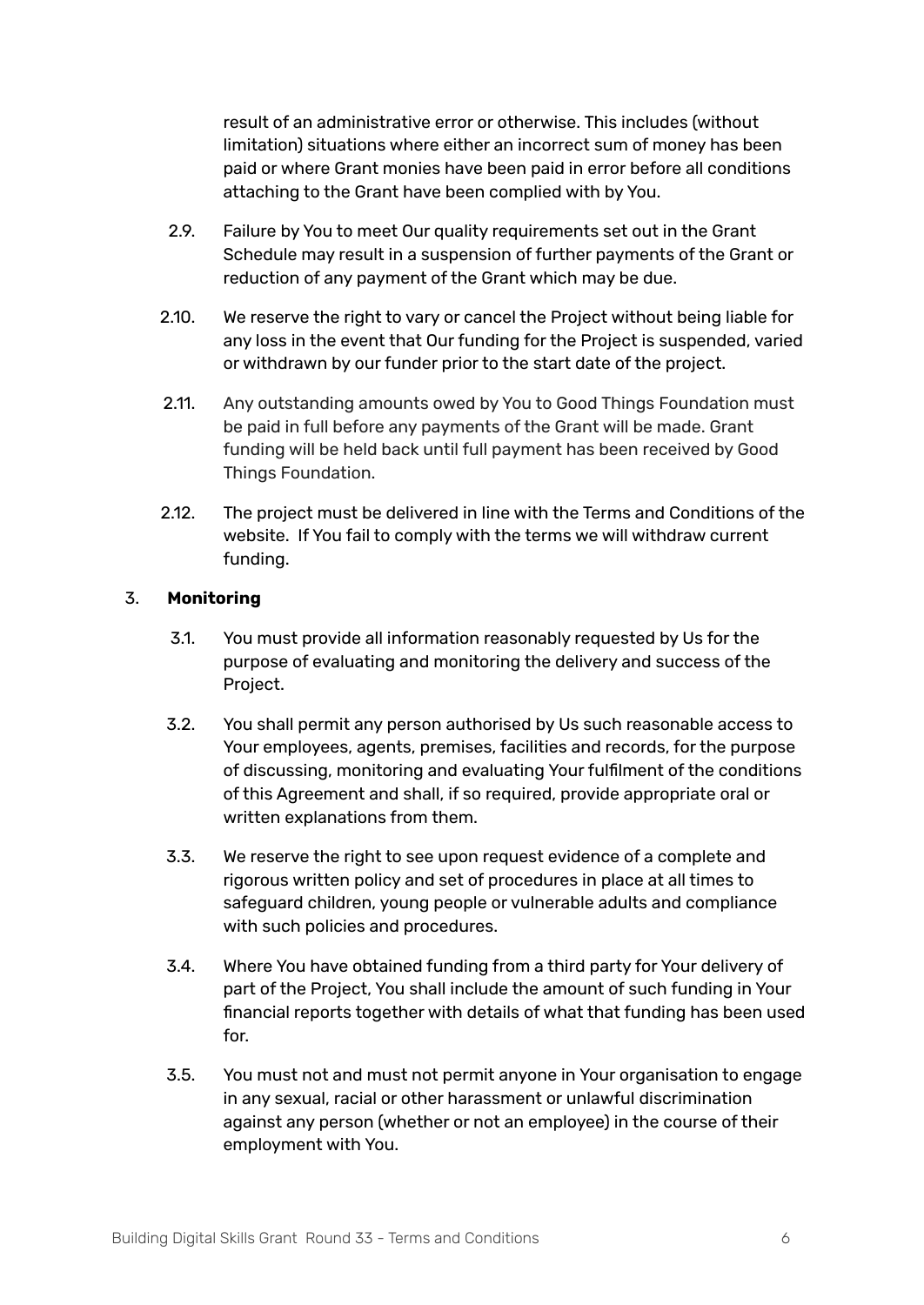- 3.6. You must collect, keep and make available for Us evidence of learners' attendance, for inspection on request. This will be hard copies of signing in sheets which include as a minimum; name, signature, date and time the individual attended the training. This must be kept for any activity delivered as part of the Project until six months after the contract has ended. Failure to do so will result in the contract being revoked.
- 3.7. You must collect, keep and make available to Us 5 Years of Financial records for all expenditure directly or indirectly relating to the Project, starting from the date you accept these terms. We reserve the right to ask You for this financial information upon completion of the contract.
- 3.8. You shall provide Us with a final report on completion of the Grant Period which shall confirm whether the Project has been successfully and properly completed.

# 4. **Intellectual Property rights**

- 4.1. We agree that all rights, title and interest in or to any information, data, reports, documents, procedures, forecasts, technology, know-how in any Intellectual Property designed by You in the course of the Project shall be Our property. You shall at Our request and expense execute any related documents and perform such activities as required by Us to vest all rights, title and interests to or in any such Intellectual Property to Us.
- 4.2. Where We have provided You with any of Our Intellectual Property Rights for use in connection with the Project (including without limitation Our name and logo), You shall, on termination of this Agreement, cease to use such Intellectual Property Rights immediately and shall either return or destroy such Intellectual Property Rights as requested by Us except where We have given You express written consent to use such rights.

# 5. **Data Protection and Confidentiality**

- 5.1. All confidential information provided by Us and used by You during the course of the Grant Project Period shall remain Our property and You will treat it as strictly confidential.
- 5.2. All confidential information provided by You and used by Us during the course of the Grant Project Period shall remain Your property and We will treat it as strictly confidential.
- 5.3. You will:
	- 5.3.1. comply with the *Privacy Act 1988* (Cth), in relation to any personal information (as defined in that legislation) that is collected, used or disclosed under this Grant Agreement, as applicable
	- 5.3.2. not do anything with Personal Information that will cause Us to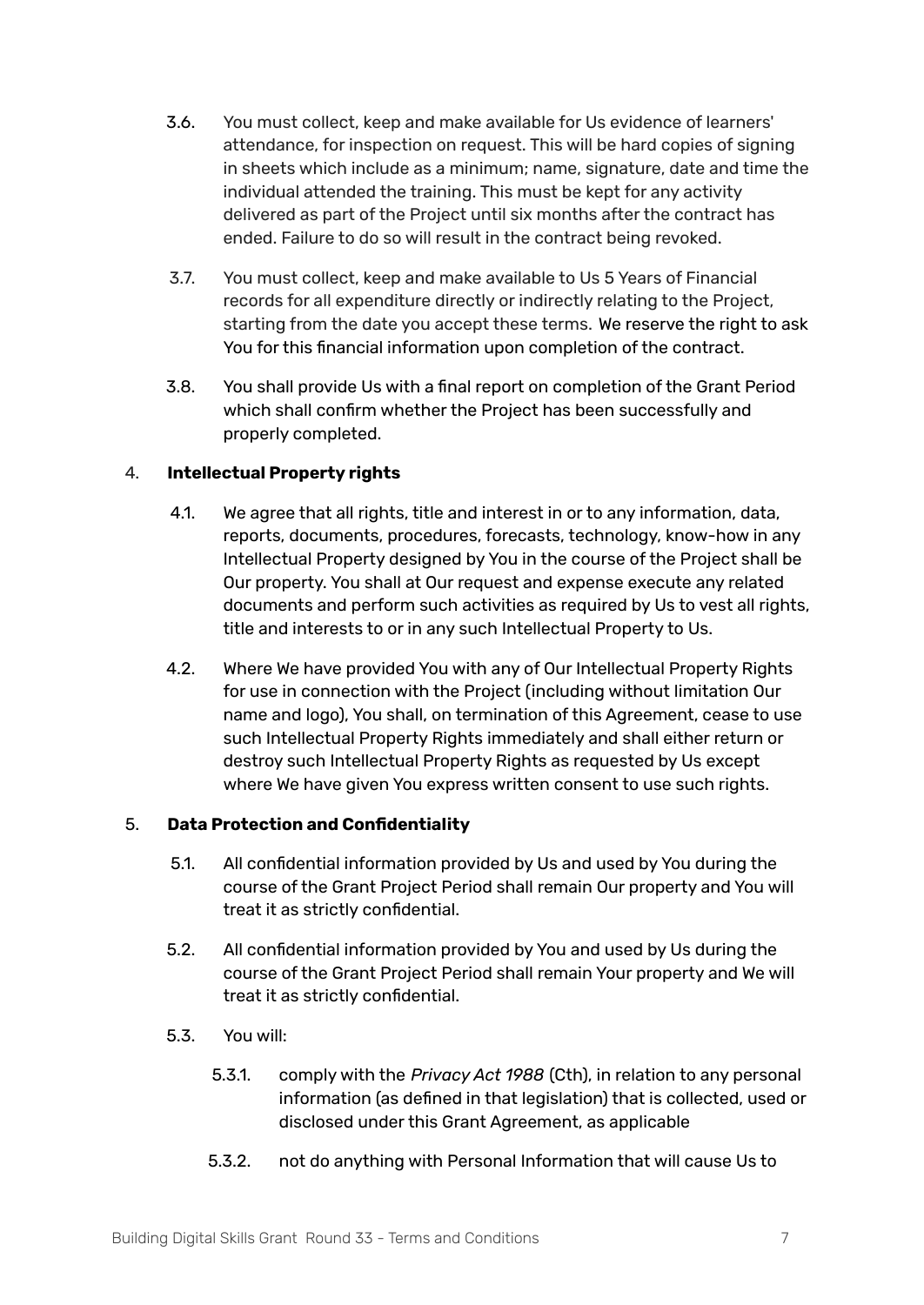breach Our obligations under the *Privacy Act 1988* (Cth);

5.3.3. provide all assistance as required by us to assist us in complying with our obligations when dealing with personal Information.

#### 6. **Notification**

- 6.1. You must immediately notify Us in writing of any incident or circumstance:
	- 6.1.1. involving a breach or a potential breach of these Terms;
	- 6.1.2. involving a conflict of interest or a potential conflict of interest that may restrict you in undertaking the Project in fair independent way;
	- 6.1.3. in the nature of an emergency affecting the Project; and
	- 6.1.4. that may have any impact on Our good name and reputation; and
	- 6.1.5. which would, or would likely, have a material impact on the desired Project outcomes.

### 7. **Information and images**

- 7.1. To enable Us to promote Our activities or the Project, You agree to:
	- 7.1.1. permit Us to use information about You or the Project: and
	- 7.1.2. provide to Us relevant images about You or the Project (ensuring that the consent in relation to the use of such image has been obtained in respect of any person who may appear in each image).

# 8. **Limitation of Liability**

- 8.1. We accept no liability for any consequences, whether direct or indirect, that may come about from Your running of the Project, the use of the Grant or from withdrawal of the Grant. You shall indemnify and hold harmless Us, Our employees, agents, officers or sub-contractors with respect to all claims, demands, actions, costs, expenses, losses, damages and all other liabilities arising from or incurred by reason of Your actions and/or omissions in relation to the Project, the non-fulfilment of Your obligations under this Agreement or Your obligations to third parties.
- 8.2. Subject to Clause 8.1, Our liability under this Agreement is limited to the payment of the Grant.

#### 9. **Insurance**

9.1. You shall effect and maintain with a reputable insurance company a policy or policies in respect of all risks which may be incurred by You, arising out of the Your performance of the Agreement, including death or personal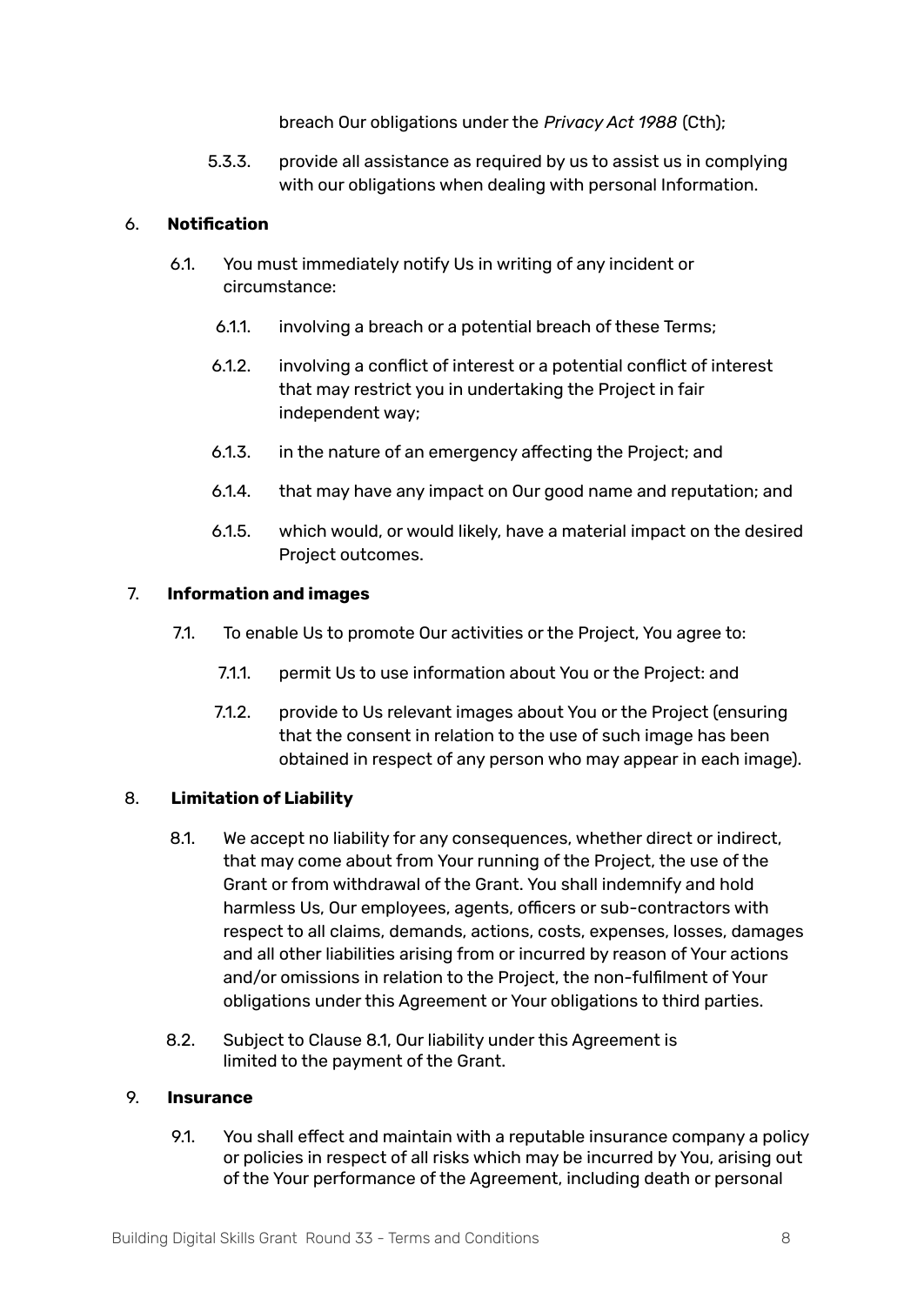injury, loss of or damage to property or any other loss.

9.2. If We ask, You must provide certificates of currency for the insurance and/or a warranty from Your insurer that the policy extends to and will cover potential liability arising under this Agreement.

#### 10. **Warranties**

You warrant, undertake and agree that:

- a. You have all necessary resources, approvals, powers and expertise to deliver the Project (assuming due receipt of the Grant);
- b. You shall at all times comply with all relevant legislation and all applicable codes of practice and other similar codes or recommendations, and shall notify Us immediately of any significant departure from such legislation, codes or recommendations;
- c. All financial and other information concerning You which has been disclosed to Us is to the best of Our knowledge and belief, true and accurate;
- d. You are not aware of anything in Your own affairs, which You have not disclosed to Us or any of Our advisers, which might reasonably have influenced Our decision to make the Grant on the terms contained in this Agreement;

#### 11. **Duration**

- 11.1. Except where otherwise specified, the terms of this Agreement shall apply from the date of this Agreement until the anniversary of expiry of the Grant Period or for so long as any Grant monies remain unspent by You, whichever is longer.
- 11.2. Any obligations under this Agreement that remain unfulfilled following the expiry or termination of the Agreement shall survive such expiry or termination and continue in full force and effect until they have been fulfilled.

#### 12. **Termination**

We may terminate this Agreement and any Grant payments on giving You one week written notice should it be required to do so by financial restraints or for any other reason.

#### 13. **Assignment**

You may not, without Our prior written consent, assign, transfer, sub-contract, or in any other way make over to any third party the benefit and/or the burden of this Agreement or, except as contemplated as part of the Project, transfer or pay to any other person any part of the Grant.

#### 14. **Waiver**

No failure or delay by either party to exercise any right or remedy under this Agreement shall be construed as a waiver of any other right or remedy.